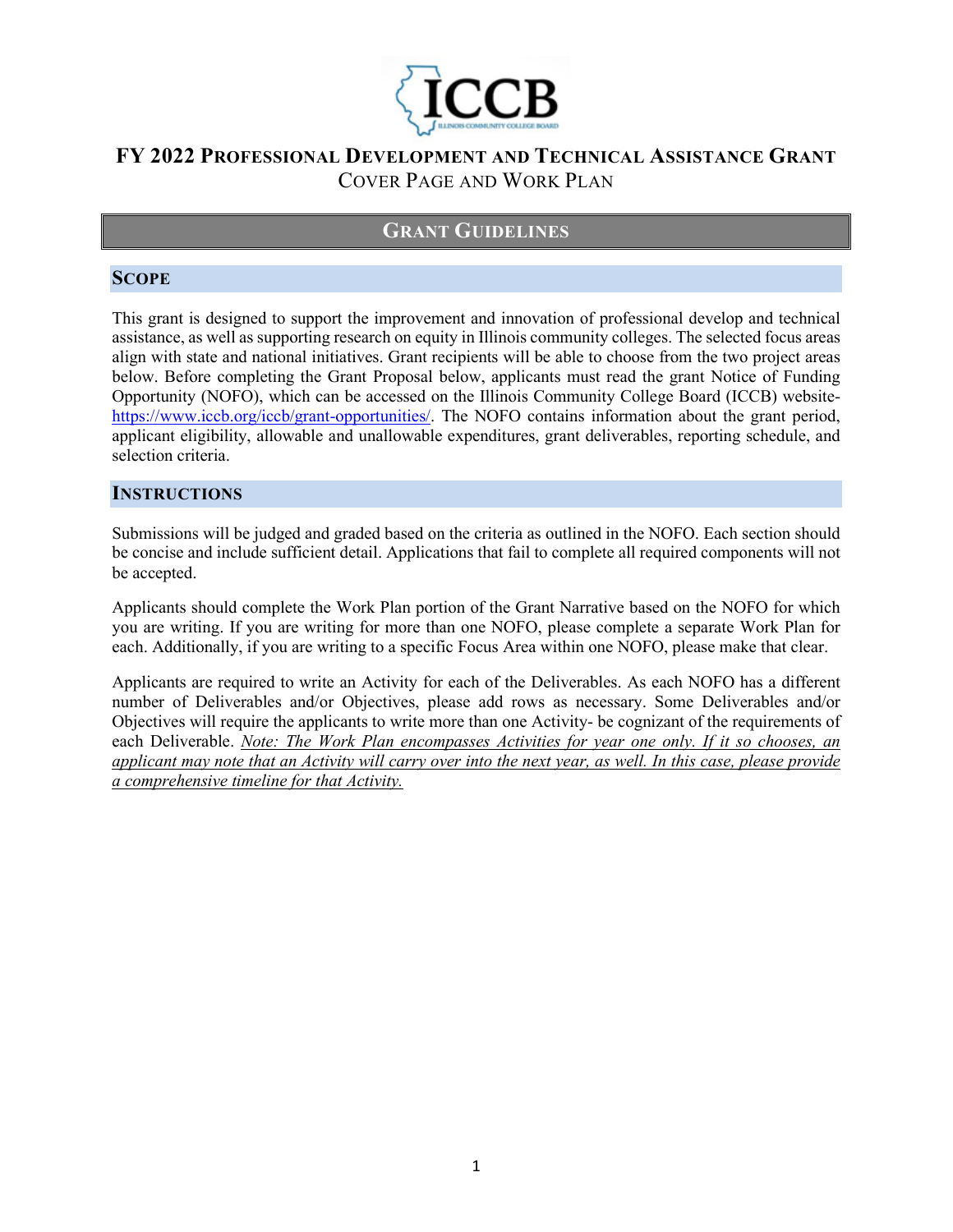

| <b>GRANT COVER PAGE</b>                                                                                                                                                                                                                                                                                                        |                                                                                                                                                                                                                                                                                                                                                                                                                                                                                                                                             |        |
|--------------------------------------------------------------------------------------------------------------------------------------------------------------------------------------------------------------------------------------------------------------------------------------------------------------------------------|---------------------------------------------------------------------------------------------------------------------------------------------------------------------------------------------------------------------------------------------------------------------------------------------------------------------------------------------------------------------------------------------------------------------------------------------------------------------------------------------------------------------------------------------|--------|
| <b>Organization Name</b>                                                                                                                                                                                                                                                                                                       |                                                                                                                                                                                                                                                                                                                                                                                                                                                                                                                                             |        |
| <b>Grant Period</b>                                                                                                                                                                                                                                                                                                            |                                                                                                                                                                                                                                                                                                                                                                                                                                                                                                                                             |        |
| <b>AMOUNT REQUESTED</b>                                                                                                                                                                                                                                                                                                        |                                                                                                                                                                                                                                                                                                                                                                                                                                                                                                                                             |        |
| <b>PROJECT MANAGER</b><br>Name                                                                                                                                                                                                                                                                                                 |                                                                                                                                                                                                                                                                                                                                                                                                                                                                                                                                             | Title: |
| Telephone                                                                                                                                                                                                                                                                                                                      |                                                                                                                                                                                                                                                                                                                                                                                                                                                                                                                                             | Email: |
| <b>FISCAL CONTACT</b><br>Name                                                                                                                                                                                                                                                                                                  |                                                                                                                                                                                                                                                                                                                                                                                                                                                                                                                                             | Title: |
| Telephone                                                                                                                                                                                                                                                                                                                      |                                                                                                                                                                                                                                                                                                                                                                                                                                                                                                                                             | Email: |
| <b>PROJECT FOCUS</b><br>State the NOFO/project area for which you are<br>applying.                                                                                                                                                                                                                                             |                                                                                                                                                                                                                                                                                                                                                                                                                                                                                                                                             |        |
| <b>DEMONSTRATED</b><br><b>EFFECTIVENESS AND</b><br><b>PRIOR EXPERIENCE</b><br>Has the applicant demonstrated<br>effectiveness and have prior<br>experience with the deliverables<br>and objectives within the<br>chosen project focus? Utilize<br>the respective NOFO to explain<br>how the applicant meets these<br>criteria. |                                                                                                                                                                                                                                                                                                                                                                                                                                                                                                                                             |        |
| <b>ASSURANCE OF</b><br>INSTITUTIONAL<br><b>CAPACITY AND</b><br><b>DEDICATION TO</b><br><b>SUCCESSFUL PROJECT</b><br><b>COMPLETION</b>                                                                                                                                                                                          | I confirm that my organization has the institutional capacity (personnel,<br>supplemental resources, time, etc.) to see this project through to completion. Should<br>extenuating circumstances prevent me from doing so, I will activate the contingency<br>plan outlined below.<br>Check this box if your institution has failed to expend a significant amount of<br>Perkins Title I Leadership funds for a previous grant project. List the grant and amount<br>of unspent funds below.<br><b>Grant Name:</b><br><b>Amount Unspent:</b> |        |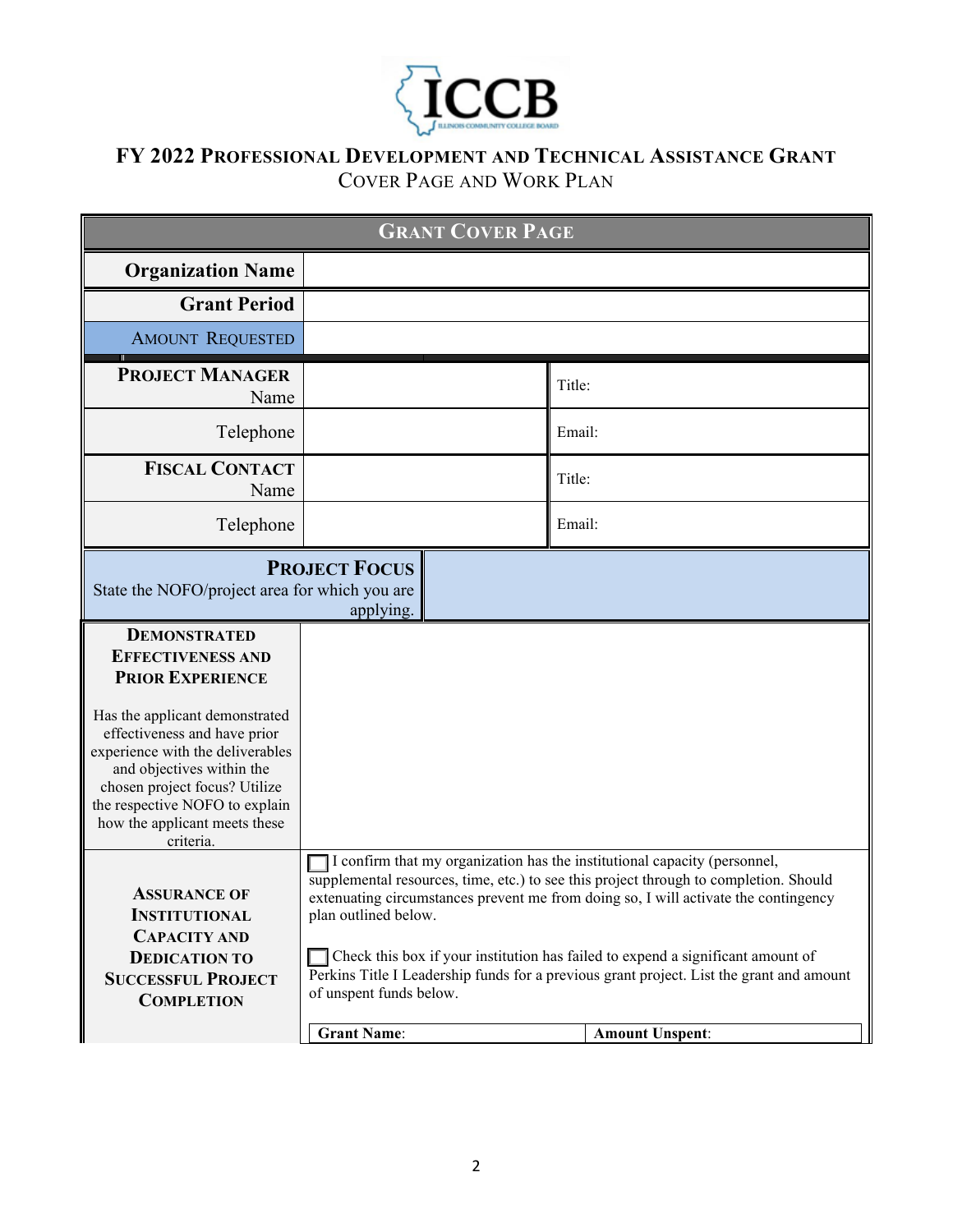

|                                                                                                                                                                | Contingency plan for expending unspent funds:                                                                                                   |  |
|----------------------------------------------------------------------------------------------------------------------------------------------------------------|-------------------------------------------------------------------------------------------------------------------------------------------------|--|
| <b>ASSURANCE OF NON-</b><br><b>SUPPLANTING</b><br>Please confirm that funding<br>provided by this grant will not<br>be used to supplant current<br>activities. | I confirm that funding provided by this grant will not be used to supplant current<br>activities, projects, or initiatives at the organization. |  |

By submitting this report, I certify to the best of my knowledge and belief that the report is true, complete, and accurate, and the expenditures and disbursements made with these funds are for the purposes and objectives set forth in the terms and conditions of the applicable Federal or State award or program participation agreement. I am aware that any false, fictitious, or fraudulent information, or the omission of any material fact, may subject me to criminal, civil or administrative penalties for fraud, false statements, false claims or otherwise. (2 C.F.R. 200.41)

Signature

**Date**